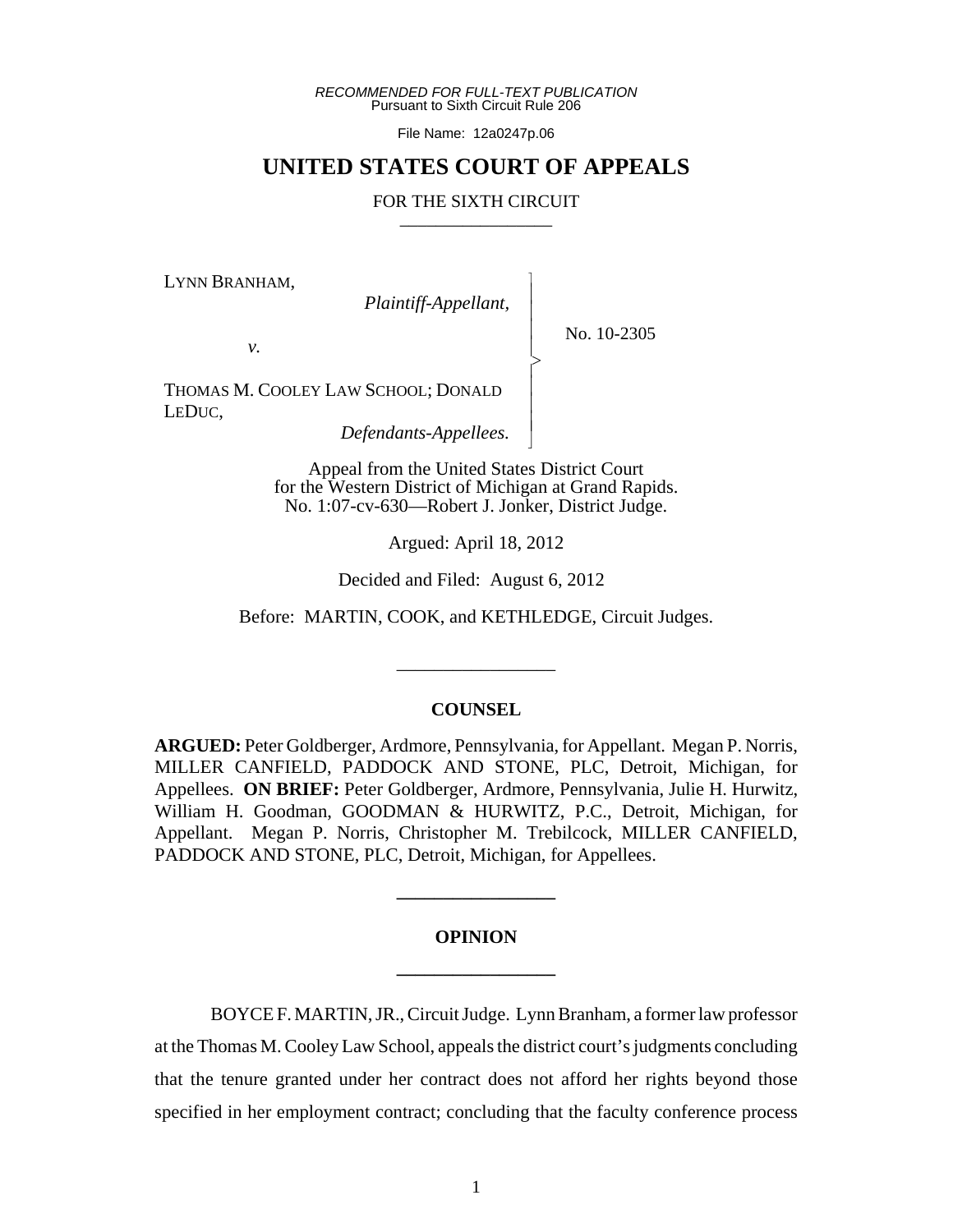through which her termination was ratified complied with Cooley's policy and with Michigan law; denying her a jury trial on the issues of whether there was "good cause" for her termination and whether she is due damages; and limiting her available remedy to equity. For the reasons that follow, we AFFIRM the judgments of the district court.

I.

Branham was a tenured law professor at Cooley at the time of her termination. She began teaching there in 1983, and primarily taught courses in criminal law. She suffered from seizures on occasion. She signed an employment contract dated December 21, 2005, for a twelve-month employment period beginning January 1, 2006. For the spring semester of 2006, Branham was assigned to teach classes in constitutional law and torts. Branham told Cooley Dean Donald LeDuc that she did not want to teach either class, citing health reasons and her preference for, and greater experience with, teaching criminal law-related courses. Despite her complaint to LeDuc, she taught the courses she was assigned through the spring semester of 2006. During the summer of 2006, Branham sold her house in Michigan, moved to Champaign, Illinois, and requested and was granted a leave of absence from Cooley. Though she was assigned to teach constitutional law after her return from leave, she refused to do so, instead asking to be assigned a criminal law class.

LeDuc dismissed Branham from her position in December 2006. Her employment contract required a process by which his decision to dismiss Branham would be voted upon by the Cooley faculty. That process was not initially followed—the Cooley faculty did not vote on her dismissal.

Branham filed suit, seeking damages for alleged violations of the Americans with Disabilities Act and the Michigan Persons with Disabilities Civil Rights Act, intentional infliction of emotional distress, and breach of contract. On cross motions for summary judgment, the district court granted summary judgment against Branham on the first three claims, but not on the contract-breach claim. The district court also denied Branham's motion for partial summary judgment on the contract-breach claim. After the district court ruled on the summary judgment motions, Cooley filed a motion in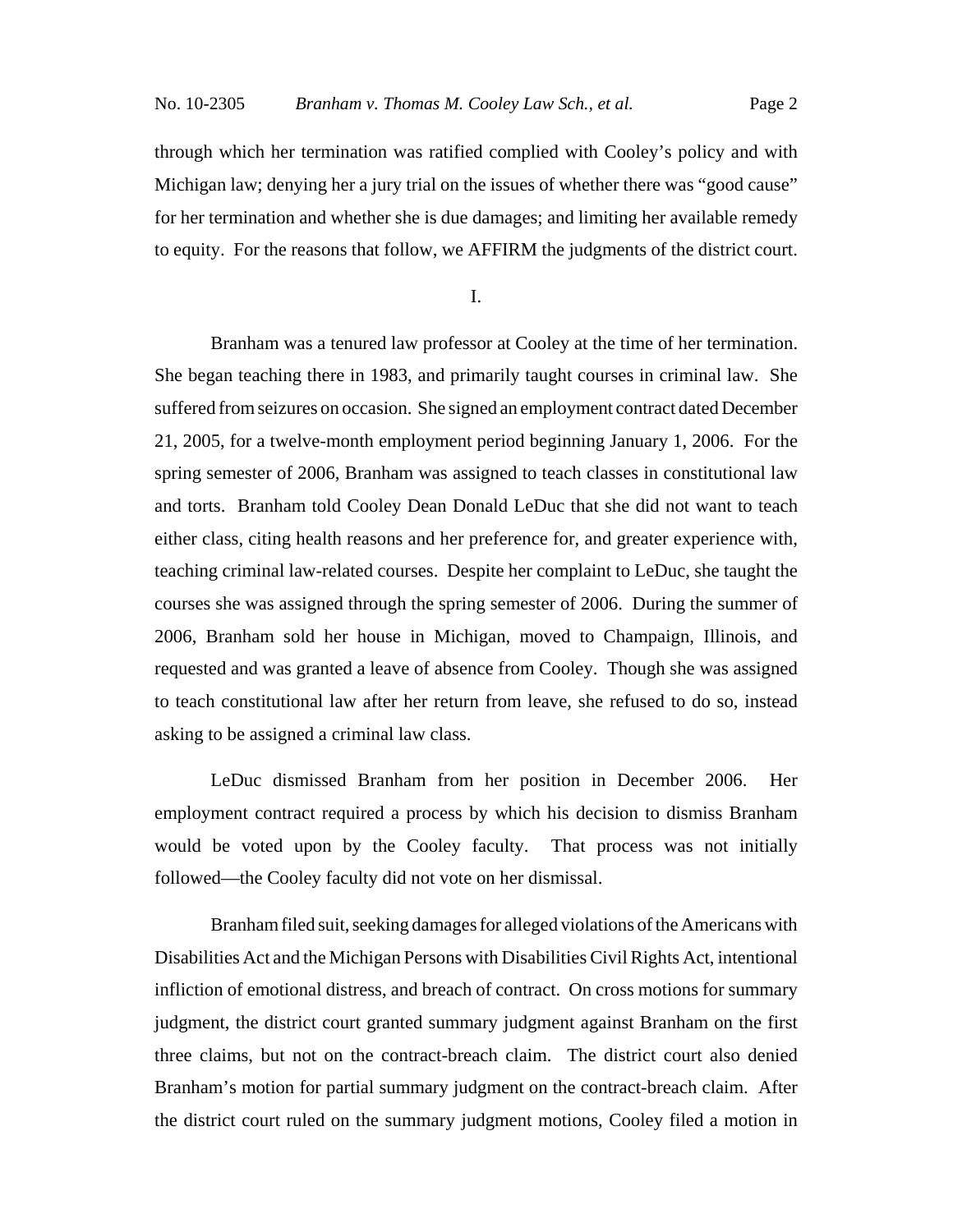limine to limit the remedy available on the contract-breach claim to equitable relief. The district court granted this motion and subsequently requested briefing on whether either party had a right to a jury trial. In response to the request for briefing, Branham waived a jury trial. After a four-day bench trial, the district court held that Cooley had breached the employment contract by not following the dismissal process required by the contract, and ordered Cooley to comply with that process.

To comply with the district court's order, Cooley held a faculty conference to consider whether good cause existed to dismiss Branham from her position. The faculty concurred with LeDuc's decision to dismiss Branham, and the Board of Directors unanimously upheld the faculty's decision. The district court then ruled that Cooley had complied with the process due Branham under her contract and that the process complied with Michigan law. The district court entered final judgment against Branham. Branham appeals.

## II.

"On an appeal from a judgment entered after a bench trial, we review the district court's findings of fact for clear error and its conclusions of law *de novo*." *Lindstrom v. A-C Prod. Liab. Trust*, 424 F.3d 488, 492 (6th Cir. 2005). We review a district court's ruling on a motion in limine for an abuse of discretion. *United States v. Talley*, 194 F.3d 758, 765 (6th Cir. 1999).

## III.

Branham argues the district court erred in (1) concluding that the tenure granted under her contract does not afford her rights beyond those specified in her employment contract; (2) concluding that the faculty conference process complied with Cooley's policy, American Bar Association standards, and Michigan and federal law; (3) denying her a jury trial on the issues of whether there was "good cause" for her termination and whether she is due damages; and (4) limiting her available remedy to equity.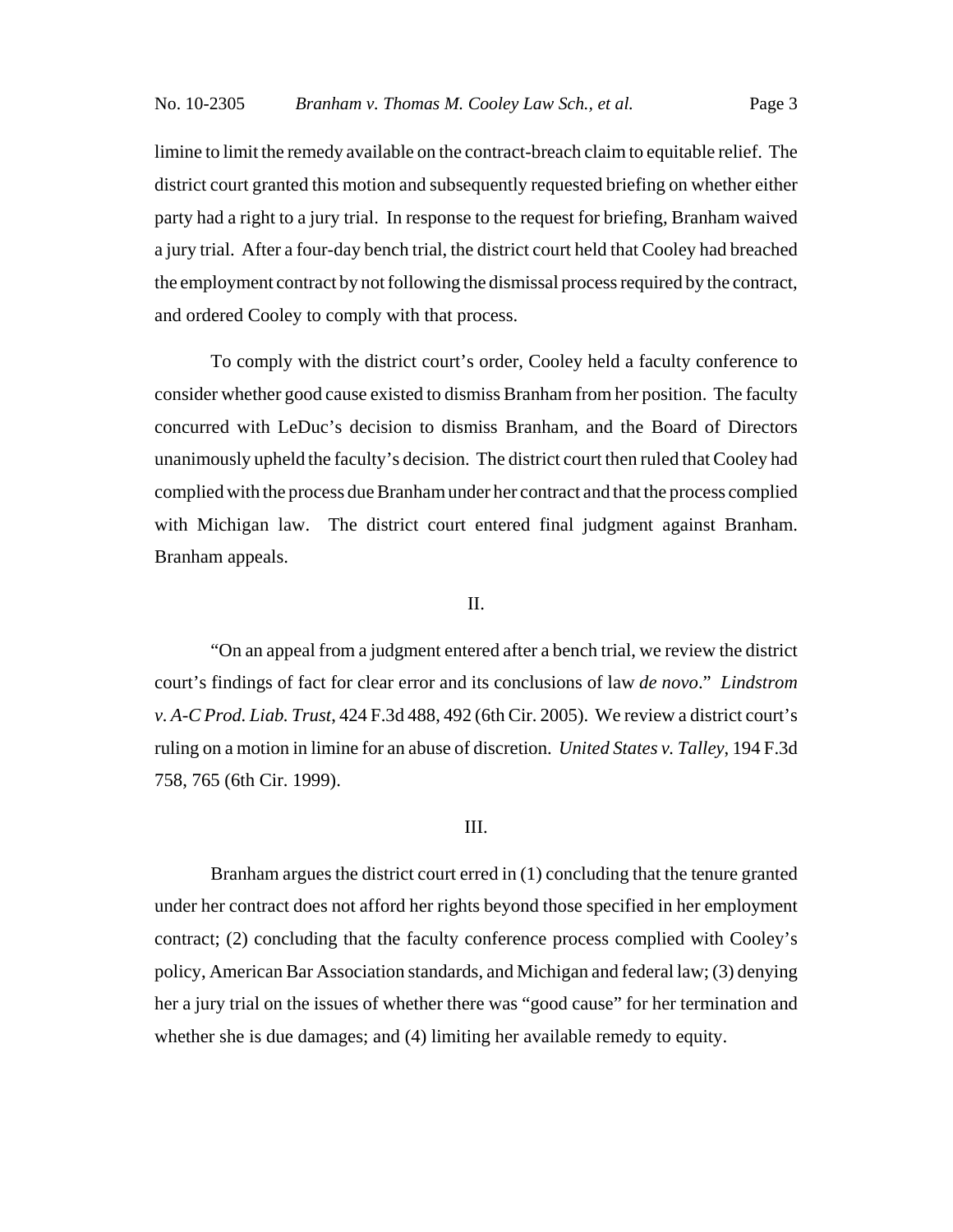## A. Tenure

As the district court noted, and as Branham concedes, "'tenure' [does not] mean[] anything other than what [Branham's] employment contract provides." Further, under Michigan law, "contracts for permanent employment are for an indefinite period of time and are presumptively construed to provide employment at will." *Rowe v. Montgomery Ward & Co.*, 473 N.W.2d 268, 271 (Mich. 1991). The term "tenure" is not defined in Branham's employment contract, but Branham contends that "tenure" means "lifetime appointment" or "continuous employment." Branham points to Cooley's Policy 201, discussed below, which is expressly incorporated in her employment contract, and to the American Bar Association's Appendix 1 to its Standards and Rules of Procedure for Approval of Law Schools, to support her assertion that, under her contract, tenure means a lifetime appointment or a guarantee of continuous employment. Branham argues that the district court erred in not incorporating the American Bar Association's suggested tenure policies into the 2006 employment contract.

The contract expressly incorporates "[t]he current provisions of the American Bar Association Standards governing approval of law schools as they relate to maximum teaching loads and other rights, duties and prerogatives of faculty members." Appendix 1 to the American Bar Association's Standards, titled Statements on Academic Freedom and Tenure, states that "teachers . . . should have permanent or continuous tenure, and their services should be terminated only for adequate cause." American Bar Association Standard 405, titled "Professional Environment," states that a law school "shall" have a policy regarding tenure, and notes that Appendix 1 "is an example [of a tenure policy] but is not obligatory." This provision alone is enough for us to conclude that the Standards' tenure policy in Appendix 1 is merely a tenure model, and is not necessarily the "tenure" Branham held. Even if we were to hold that Appendix 1 is incorporated into Branham's contract, we find that the tenure held by Branham does not afford her rights beyond those enumerated in her contract. The language in Appendix 1 *suggests*, but does not *require*, that law schools grant permanent or continuous tenure: "teachers . . . *should* have permanent or continuous tenure." (emphasis added). The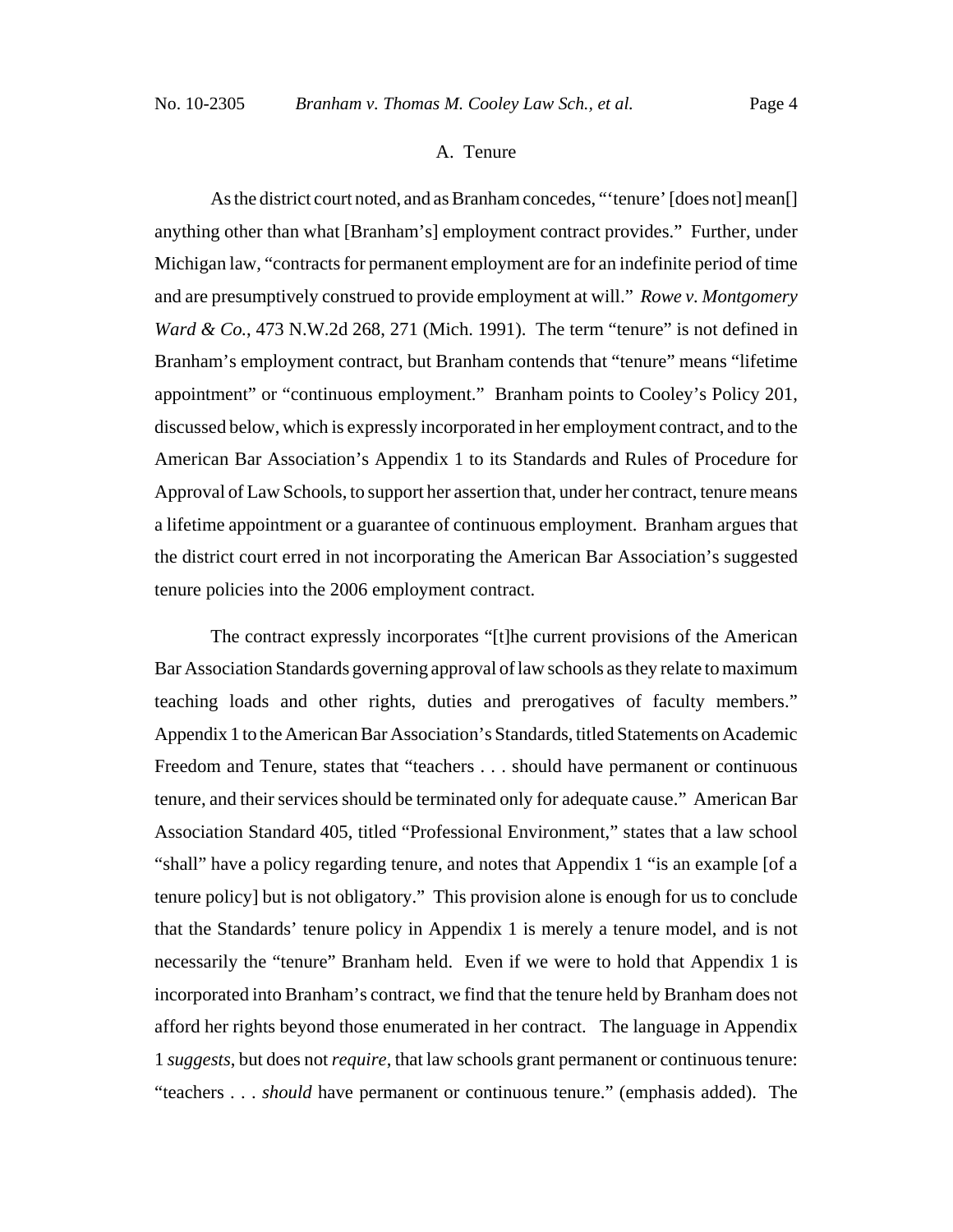language in the contract does not grant permanent or continuous tenure; rather, it merely provides for a one-year period of employment.

Branham's contract, including Policy 201, which refers to the concept of tenure but does not go so far as to define tenure as a right to continuous employment, does not create an obligation of continuous employment: her contract expressly limits its term to a single year. While Branham may have had "tenure" in the sense that she had academic freedom, and that she and Cooley generally expected that they would enter a new employment contract in subsequent years, nothing in her employment contract, or the documents incorporated by reference therein, provides for a term of employment greater than one year. The district court did not err in concluding that Branham is due only the employment protection and process specified in her contract.

## B. Faculty Conference Process

After ruling that Cooley breached its employment agreement with Branham when LeDuc dismissed her without the faculty review process required by her contract, the district court ordered Cooley to hold a faculty conference to provide Branham with the dismissal process specified by Policy 201. Branham contends on appeal that the faculty conference process that Cooley held to comply with the district court's order did not comply with her rights under her employment contract, with her rights under the American Bar Association's Standards, or with federal and Michigan law.

1. Compliance with Process

Branham's employment contract incorporates Cooley's Policy 201. Policy 201 provides that:

> No tenured faculty member shall be dismissed . . . prior to the expiration of the term of his appointment, except for good cause shown and in accordance with the following procedure:

> > (a) Notice in writing by the dean of the reasons and grounds for dismissal shall be served on the faculty member at least fourteen days prior to a meeting of the faculty conference at which the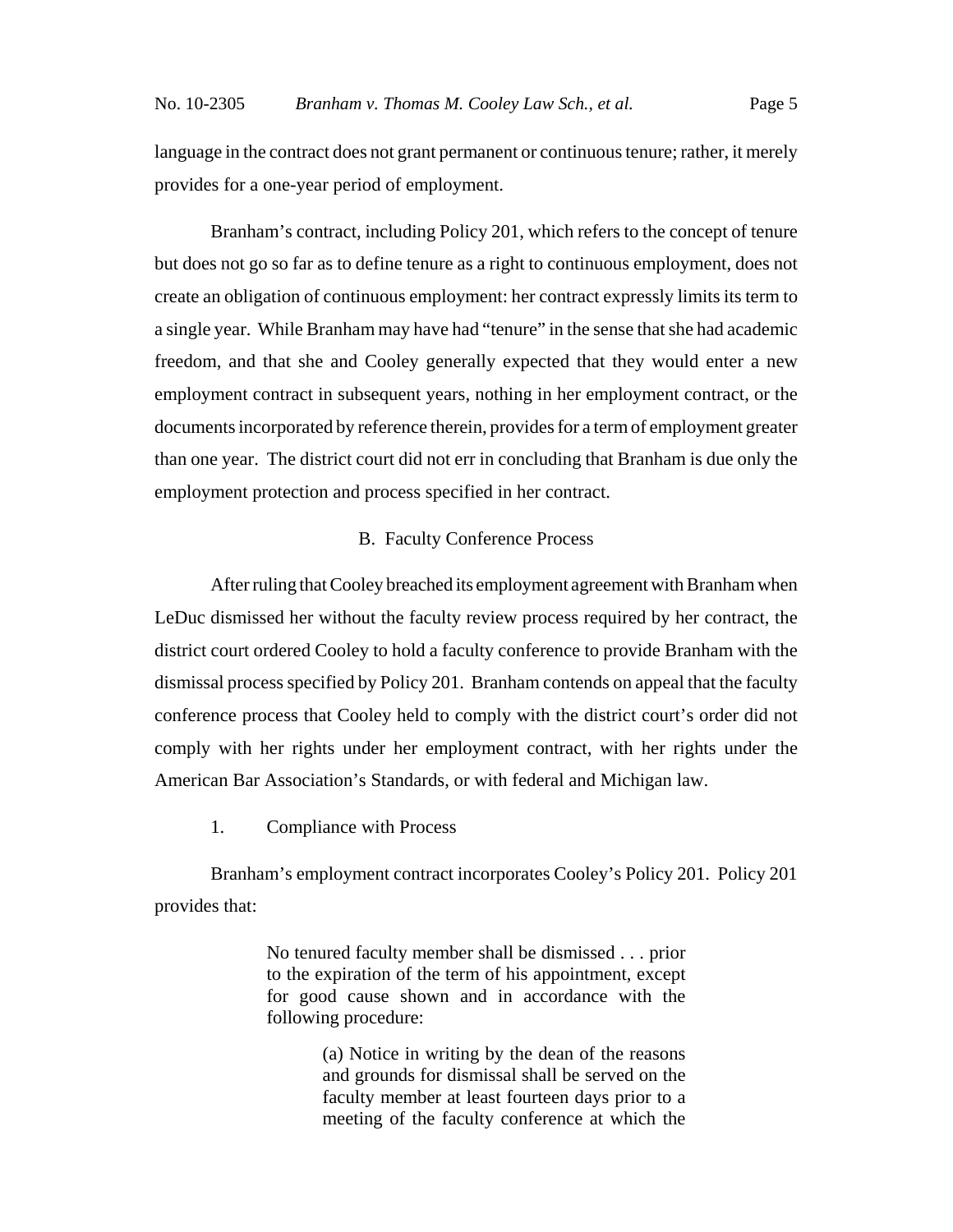removal is to be considered, as provided in subparagraph (b) herein.

(b) The Dean shall thereafter cause a meeting of the faculty conference to be convened for the purpose of considering removal of the faculty member.

(c) If the faculty conference shall concur in removal, the faculty member shall be removed, subject to appeal to the academic committee of the Board of Directors.

After the district court ordered Cooley to convene a faculty conference, LeDuc notified Branham in writing of the reasons and grounds for her dismissal, called the faculty conference, and presented the faculty with his reasons for her dismissal. The faculty members present at the conference voted 85-19 to concur in LeDuc's dismissal of Branham. Upon appeal to the Board of Directors, the Board upheld the faculty conference's decision in a unanimous vote. Based on these facts, we find that the faculty conference process complied with all of Policy 201's enumerated requirements.

Branham submits that the court-ordered process could never have been adequate because it occurred long after LeDuc had removed her from her position. For the reasons discussed immediately above, the court-ordered faculty conference did comply with Policy 201, and she fails to explain how a dismissal this is compliant with Policy 201 is "inadequate."

Finally, Branham asserts that certain circumstances of the faculty conference, such as votes by proxy and by faculty members who were not faculty members at the time of her dismissal, should render the entire process void. Branham fails to explain how any of these facts violate the requirements of the process set forth in Policy 201 or even whether they changed the outcome of the faculty conference. For these reasons, we find that Cooley complied with the procedures specified in Policy 201.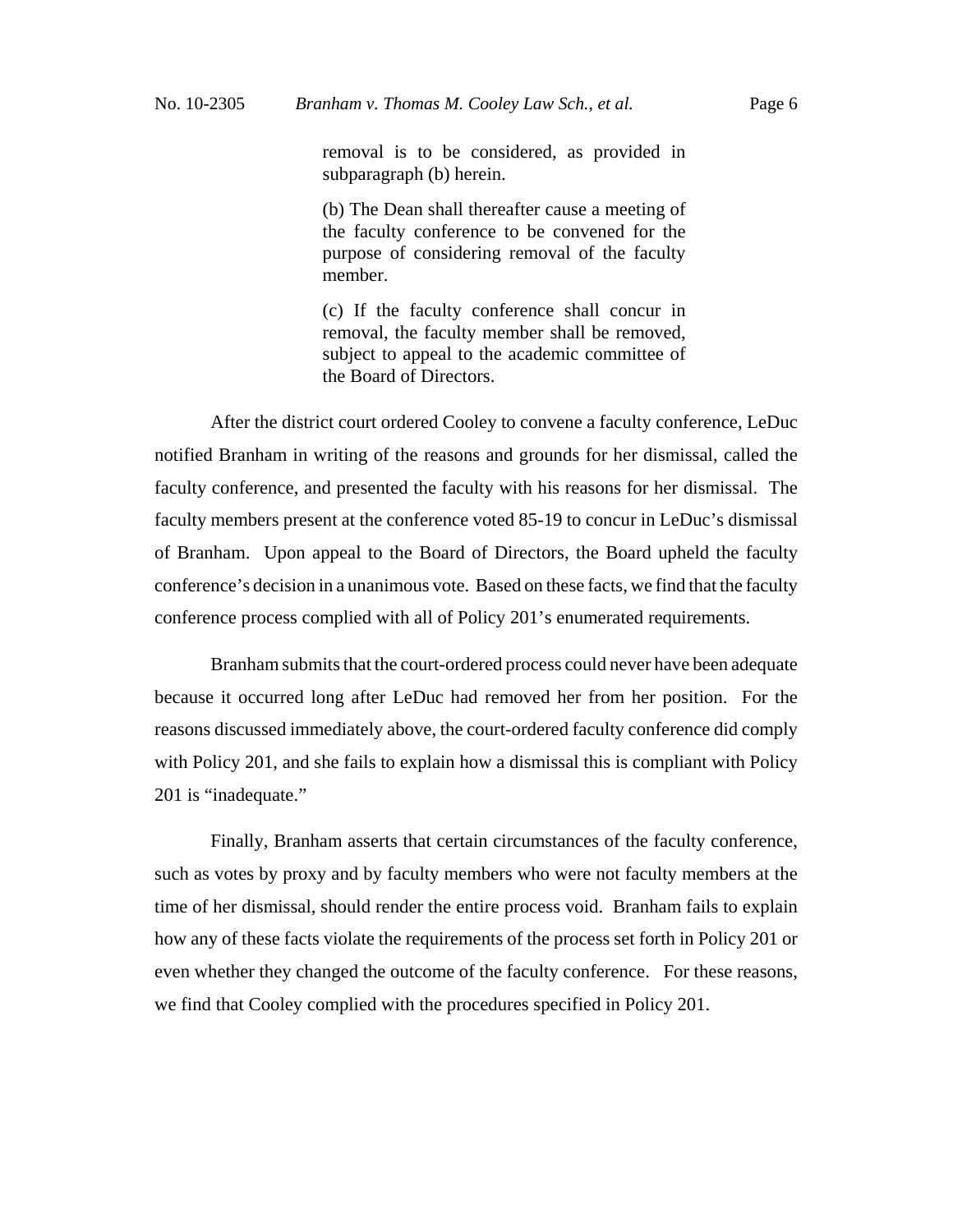## 2. Sufficiency of Process

Branham contends that Policy 201 is not sufficiently "fair" under Michigan law; we find that Policy 201 complies with Michigan law. Under Michigan law, "[a]n employer can provide a procedure for resolution of disputes concerning the discharge of employees." *Carlson v. Hutzel Corp. of Mich.*, 455 N.W.2d 335, 339 (Mich. Ct. App. 1990). The Michigan Supreme Court recognized, in *Renny v. Port Huron Hospital*, 398 N.W.2d 327, 338 (Mich. 1986), that there is a certain amount of "elementary fairness" due an employee in an employment termination context. *Renny* identifies five elements essential to "elementary fairness": (1) notice; (2) the right and opportunity to present evidence and arguments, and to rebut the opposition's evidence and arguments; (3) a formulation of issues of law and fact; (4) a rule of finality; and (5) other procedural elements as may be necessary, determined by the particulars of the case, including the "complexity of the matter in question, the urgency with which the matter must be resolved and the opportunity of the parties to obtain evidence and formulate legal contentions." *Id.* Cooley's Policy 201, and the faculty conference held pursuant to its provisions, do not run afoul of the requirements in *Renny*: Branham received notice of the hearing; she had an opportunity to present evidence (indeed, she was given extra time to speak); the issue before the conference—whether the faculty concurred in Branham's dismissal—was clear; and Policy 201 explicitly states the binding nature of the Board's decision to uphold the result of the conference. As to the fifth element, as the district court stated, "the key facts of [Branham's] assigned class load, the validity of that load under her contract, and her refusal to teach the assigned classes were beyond genuine dispute." The particulars of this case, where the facts were clear and straightforward, where Branham requested and was granted additional time to speak and permission to distribute voluminous materials to the conference, and where over a dozen faculty members spoke at the conference, cause us to conclude that the fifth element of fairness was met by the faculty conference process.

On appeal, Branham also argues that she is due federal due process rights that she was not afforded during the faculty conference, contending that she should have been allowed to call witnesses and offer additional evidence. She contends these rights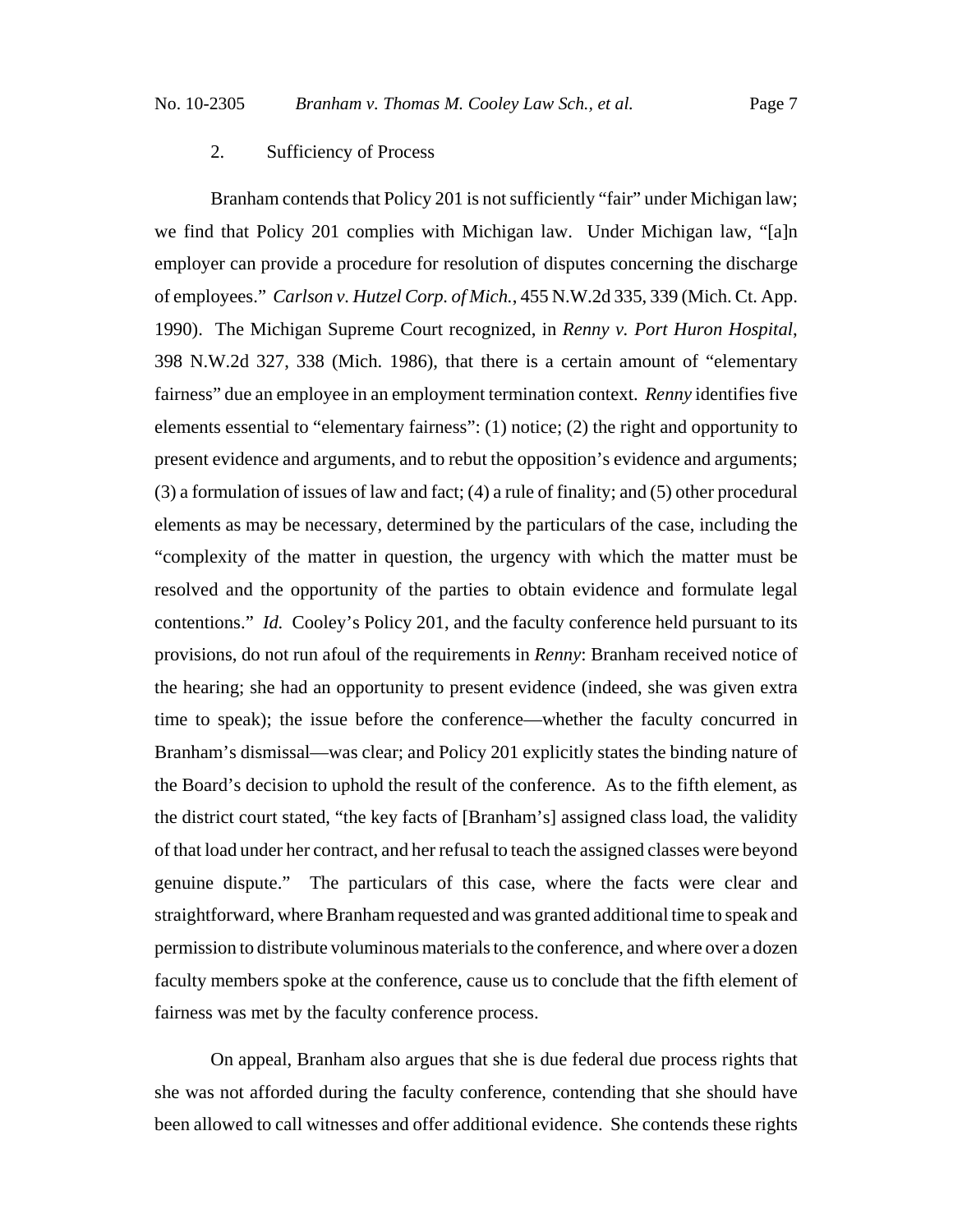spring from general constitutional principles and from Interpretation 405-4 in the American Bar Association's Standards, which states that "principles of fairness and due process" are required during tenure termination proceedings. She relies on *Mitchell v. Frankhauser*, 375 F.3d 477 (6th Cir. 2004), and *Carter v. Western Reserve Psychiatric Habilitation Center*, 767 F.2d 270 (6th Cir. 1985), for these arguments. Both *Mitchell* and *Carter* discuss what process is due to an employee whose contract specifies that termination must be for cause, and both involve the termination, for cause, of *public* employees. *See also Cleveland Bd. of Educ. v. Loudermill,* 470 U.S. 532, 546 (1985) (establishing the due process rights for "tenured public employee[s]" that are discussed in *Mitchell* and *Carter*). Branham was employed by a *private* law school. The distinction is important. "Procedural due process guarantees apply only in the presence of a 'property' or 'liberty' interest within the meaning of the Fifth or Fourteenth Amendment." *Garner v. Michigan State Univ.*, 462 N.W.2d 832, 836 (Mich. Ct. App. 1990). As we have discussed, Branham's employment contract provided for a finite term of employment with a private employer. "Any right to continued employment enjoyed by an employee of a private employer arises out of the employment contract. Such contractual rights do not rise to the level of a protected property interest." *Id.* Thus, Branham, a private employee, is not due any of the additional federal due process rights discussed in *Mitchell* and *Carter*.

For these reasons, Branham's arguments concerning Cooley's compliance with the contractual termination process, and the sufficiency and fairness under law of that process, do not succeed.

## C. Remedy

Branham argues she is due economic damages for at least the period between her dismissal and the faculty concurrence in that dismissal three years later. The district court ruled that the only available remedy for Cooley's contract breach was an equitable remedy. We review that decision for an abuse of discretion. *Talley*, 194 F.3d at 765. As we have discussed, Branham's contract was for a one-year term of employment. The contract also provided for a process governing the method by which she could be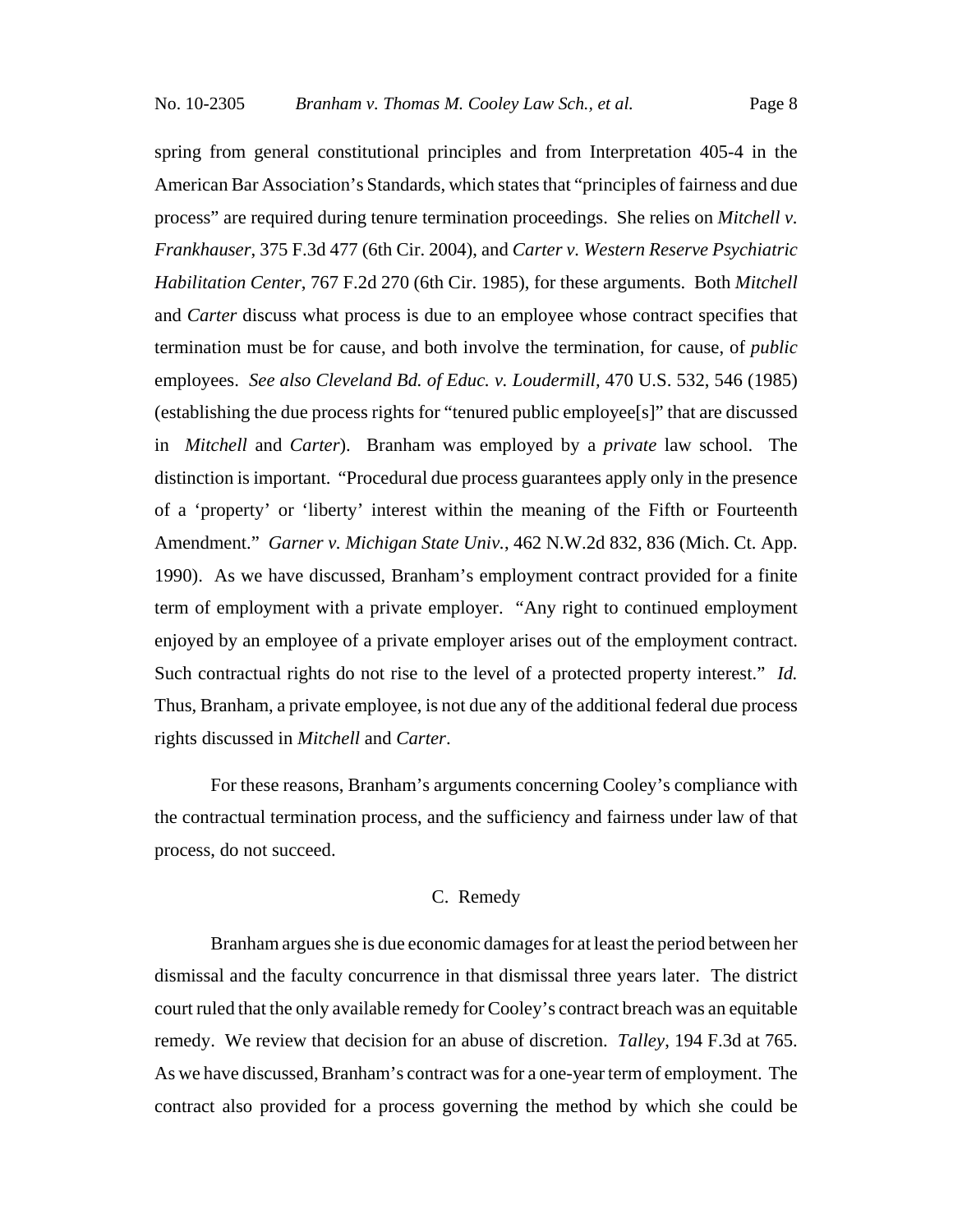terminated prior to the end of this one-year term. LeDuc's dismissal of Branham did not comply with that process, and thus breached the employment contract. The district court determined that Branham was due a remedy for this breach. As a remedy for the harm caused by the breach, the district court ordered Cooley to comply with the process provided by Branham's employment contract. The aim of a contractual remedy is to put the harmed party in the position in which she would have been absent the breach. *Corl v. Huron Casings, Inc.*, 544 N.W.2d 278, 280 (Mich. 1996). Here, the way to put Branham in the position she would have been absent the breach was to provide Branham with the faculty conference process; the district court ordered Cooley to provide the process, and Cooley did. Had Branham prevailed at the faculty conference, it is certainly possible that she could have subsequently recovered damages. But, because the faculty found there was cause for dismissing Branham and concurred in LeDuc's dismissal of her, there remains no basis, under her contract, for a claim for damages.

The district court did not abuse its discretion in limiting the available remedy to an equitable one.

## D. Right to Jury Trial

Branham argues that the district court deprived her of her Seventh Amendment right to a jury trial on the questions of good cause and damages. The right to a jury trial may be waived. Fed. R. Civ. P. 38(d). In response to the district court's request for briefing on Branham's right to a jury trial after it limited the available remedy to an equitable one, Branham filed a "Jury Waiver" that stated she waived "trial by jury only with respect to the trial herein scheduled for September 1, 2009." As noted, a bench trial was conducted beginning on September 1. At this bench trial, the district court determined that Cooley had breached the employment contract and the district court ordered Cooley to provide Branham the faculty conference process required by Policy 201.

Branham argues that her right to a jury trial on the question of good cause—a question she alleges is outside the context of the September 1 trial—was not waived because the "Jury Waiver" expressly limited the scope of the waiver to issues covered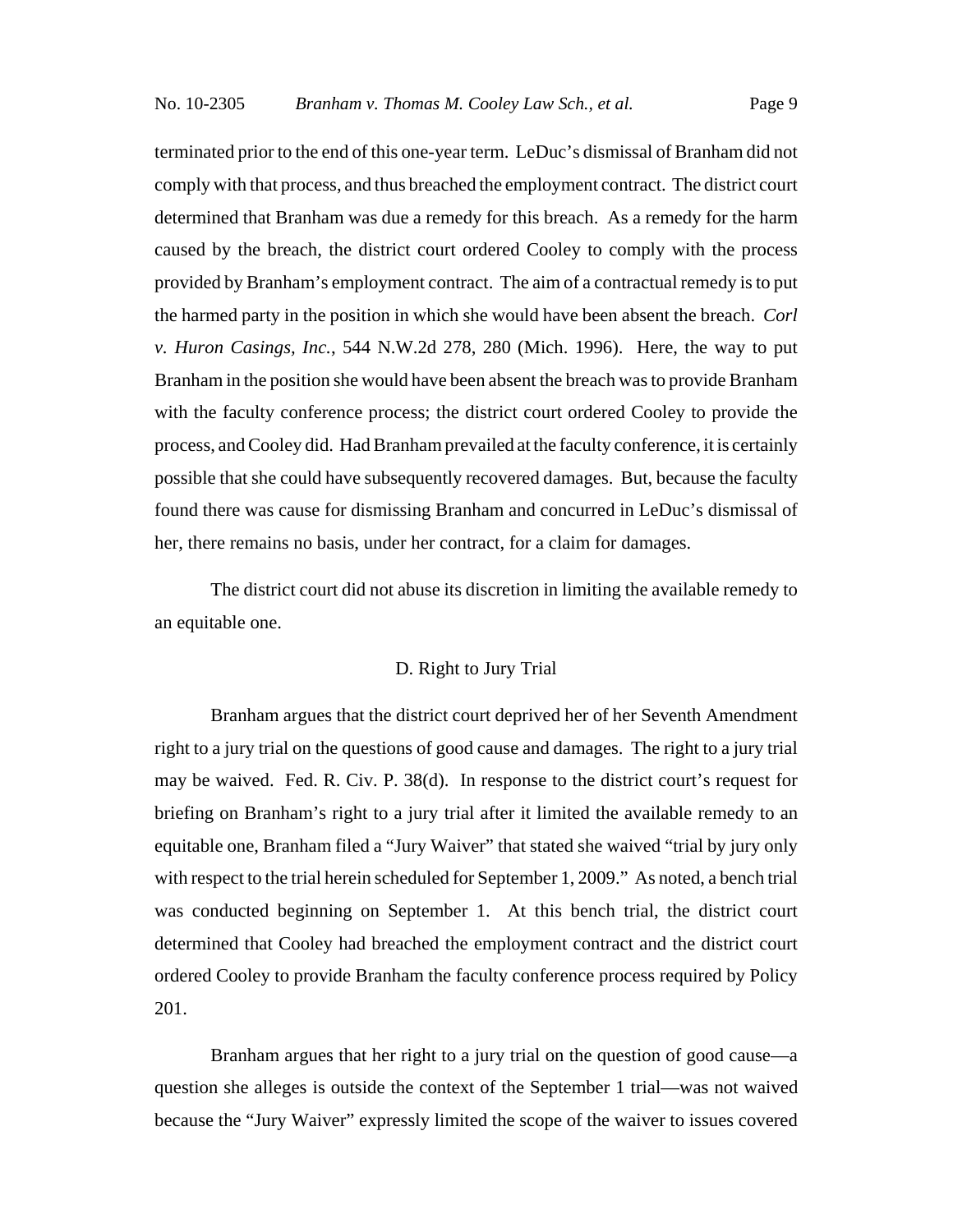at that trial. Under Michigan law, "[w]here an employer has agreed to discharge an employee for just cause only, its decision to terminate the employee is subject to judicial review . . . . [but,] [b]y establishing an internal grievance procedure an employer may avoid judicial review." *Renny*, 398 N.W.2d at 335. Here, as the district court correctly concluded, Cooley and Branham agreed to an internal grievance procedure in her employment contract. Where an internal grievance procedure such as Cooley's is in place, and where it is followed, this Court does not have "the authority to second-guess [Cooley's] determination [of good cause]." *Thomas v. John Deere Corp.*, 517 N.W.2d 265, 267 (Mich. Ct. App. 1994).

Had Branham prevailed at the faculty conference, she might have been due damages, and, as she argues, she has not waived her right to a jury trial on the issue of damages. But that is not what happened. She consented to a bench trial in which the district court determined that Cooley had breached her employment contract. She was granted a remedy by the district court for this breach. She received the remedy from Cooley, in the form of a hearing and a faculty conference vote on her dismissal, as prescribed by her contract. The faculty conference concurred in her dismissal; the Board of Directors upheld this decision. As discussed above, Cooley's termination process complies with Michigan and federal law, and Cooley followed the prescribed process. Because we conclude that the process by which she was removed was lawful, the decision to dismiss Branham is final and binding. *Renny*, 398 N.W.2d at 338. She is left without a claim for damages under her contract; thus, she is not due a jury trial on damages.

Branham waived her right to a jury trial; at the bench trial she received the right to a remedy, and Cooley provided that remedy. The binding result of that remedy left Branham with no remaining claim, and thus no claim for which she might have a right to a jury trial. With respect to the bench trial for which she waived her right to a jury trial, we hold that Branham's Seventh Amendment rights were not violated.